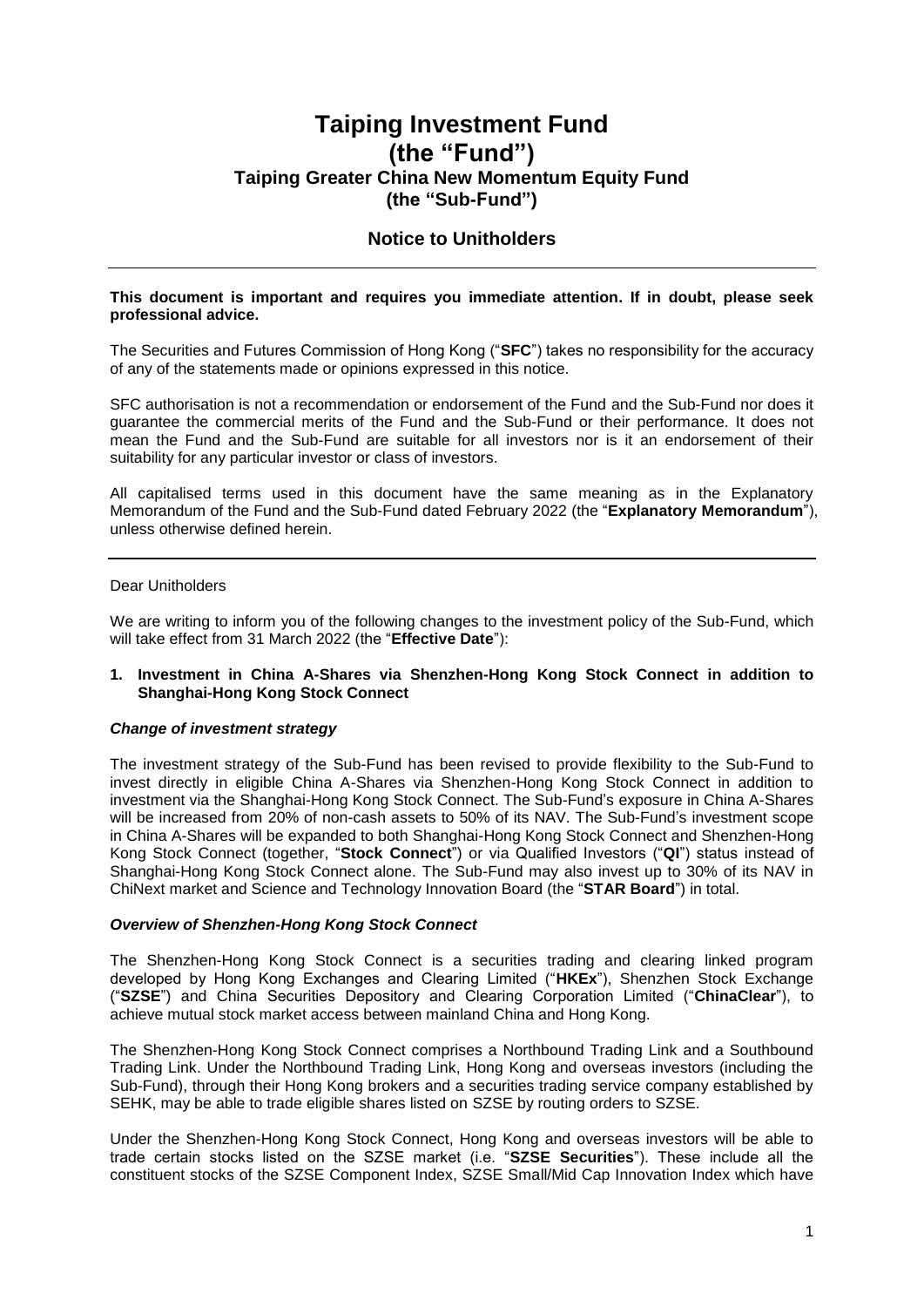a market capitalization of RMB 6 billion or above and all SZSE-listed shares of companies which have issued both China A-Shares and H Shares, except the following:

- (a) SZSE-listed shares which are not traded in RMB; and
- (b) SZSE-listed shares which are under risk alert or under delisting arrangement.

Please note that the A Shares traded through Shenzhen-Hong Kong Stock Connect are issued in scripless form, so investors will not hold any physical A Shares. Hong Kong and overseas investors who have acquired SZSE Securities through Northbound trading should maintain the SZSE Securities with their brokers' or custodians' stock accounts with CCASS (the Central Clearing and Settlement System operated by HKSCC for the clearing securities listed or traded on SEHK).

Please refer to the Explanatory Memorandum of the Fund and Sub-Fund for further information relating to the Shenzhen-Hong Kong Stock Connect, including the trading quota, settlement and custody arrangement, participation in corporate actions and shareholders' meetings and trading and settlement currency.

#### *Risks applicable to the Sub-Fund as a result of the above changes*

Following the Sub-Fund's increased exposure to China A Shares, the Sub-Fund will continue to be subject to the general risks associated with investing in the China markets, including liquidity risk, volatility risk, foreign exchange/currency risk, changes in social, political or economic policies, legal or regulatory event and uncertainties with respect to taxation policies, risks associated with Stock Connect, risks associated with ChiNext market and/or STAR Board, risk associated with investment made through QI regime, risks associated with investments in financial derivative instruments, concentration risk and other risks associated with investing in emerging markets. The Sub-Fund's ability to make the relevant investments or to fully implement or pursue its investment objective and strategy will continue to be subject to the applicable laws, rules and regulations in the People's Republic of China, which are subject to change and such change may have potential retrospective effect.

# *Risks associated with the Shenzhen-Hong Kong Stock Connect*

Please note that investments through the Shenzhen-Hong Kong Stock Connect are subject to additional risks, namely, quota limitations, suspension risk, differences in trading day, operational risk, restrictions on selling imposed by front-end monitoring, foreign shareholding restrictions on A Shares, short swing profit rule, recalling of eligible stocks, clearing and settlement risk, participation in corporate actions and shareholders' meetings, regulatory risk and taxation risk.

# **2. Amendments to the Explanatory Memorandum and Product Key Facts Statement ("KFS")**

The Explanatory Memorandum and the KFS of the Fund and Sub-Fund will be amended to reflect the changes set out above. The disclosures on the percentage allocation of the assets in the Sub-Fund in the Explanatory Memorandum will also be updated accordingly.

Copies of the amended Explanatory Memorandum and KFS reflecting the changes above can be obtained free of charge during the normal office hours on any day (excluding Saturdays, Sundays and public holidays) at the offices of the Manager at Unit 1-2 19/F, 18 King Wah Road, Hong Kong from the Effective Date. The amended Explanatory Memorandum and KFS reflecting the changes above will also be available on the Manager's website at: [http://www.tpahk.cntaiping.com](http://www.tpahk.cntaiping.com/) from the Effective Date. Please note that this website has not been reviewed by the SFC.

# **3. Consequences of changes**

The Fund and the Sub-Fund will be managed in accordance with its revised investment policy incorporating the changes above. There will be no other change to the operation and/or manner in which the Fund and the Sub-Fund is being managed. There is (a) no change in investment objective or feature save as disclosed above; and (b) no change or increase in the overall risk profile of the Fund and the Sub-Fund. The above changes will not materially prejudice the unitholders of the Fund and the Sub-Fund.